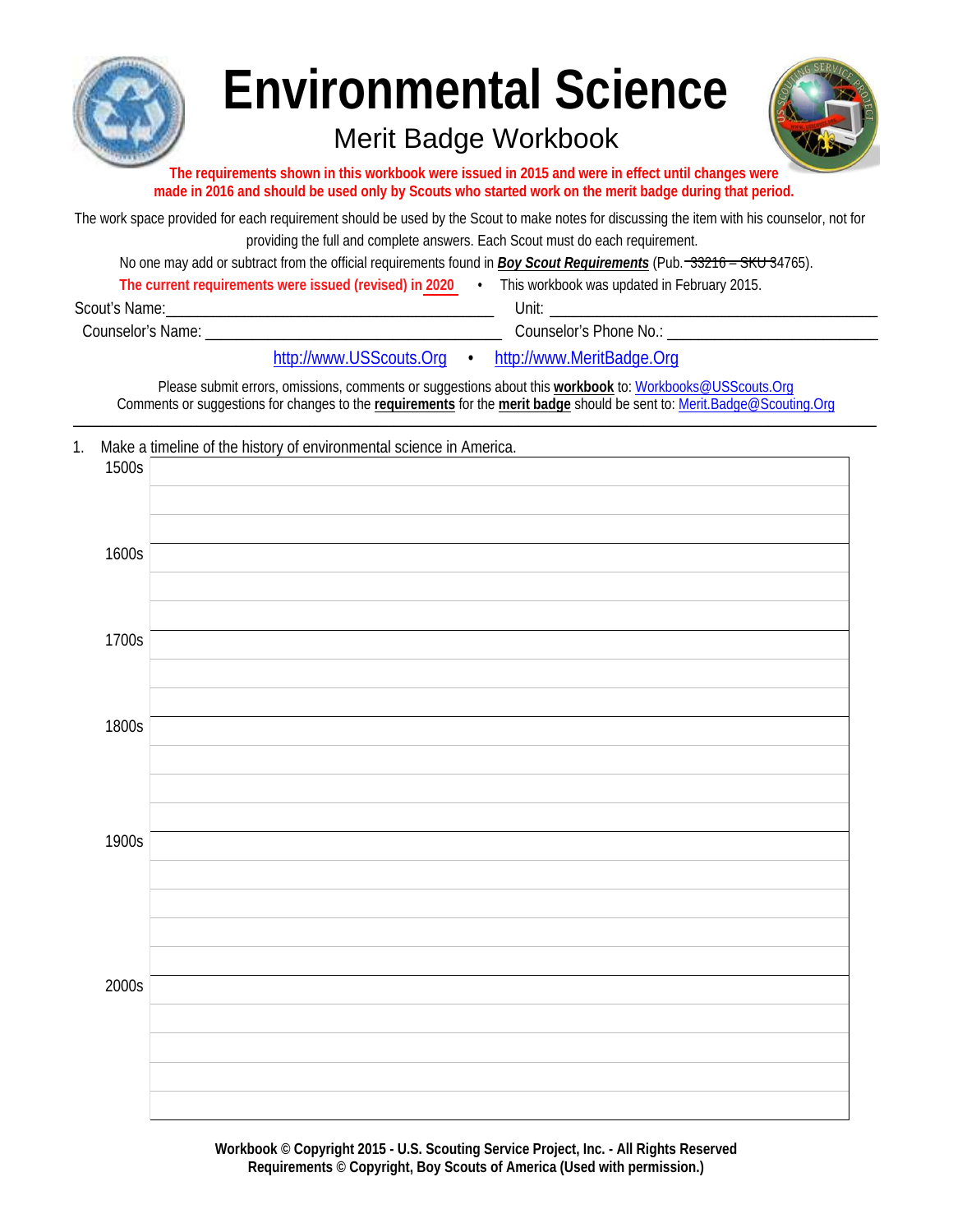Identify the contribution made by the Boy Scouts of America to environmental science. Include dates, names of people or organizations, and important events.

| Date | <b>People/Organizations</b> | Event |
|------|-----------------------------|-------|
|      |                             |       |
|      |                             |       |
|      |                             |       |
|      |                             |       |
|      |                             |       |
|      |                             |       |
|      |                             |       |
|      |                             |       |
|      |                             |       |
|      |                             |       |
|      |                             |       |

2. Define the following terms: population, community, ecosystem, biosphere, symbiosis, niche, habitat, conservation, threatened species, endangered species, extinction, pollution prevention, brownfield, ozone, watershed, airshed, nonpoint source, hybrid vehicle, fuel cell.

| Population:       |  |
|-------------------|--|
| Community:        |  |
| Ecosystem:        |  |
| <b>Biosphere:</b> |  |
| Symbiosis:        |  |
| Niche:            |  |
|                   |  |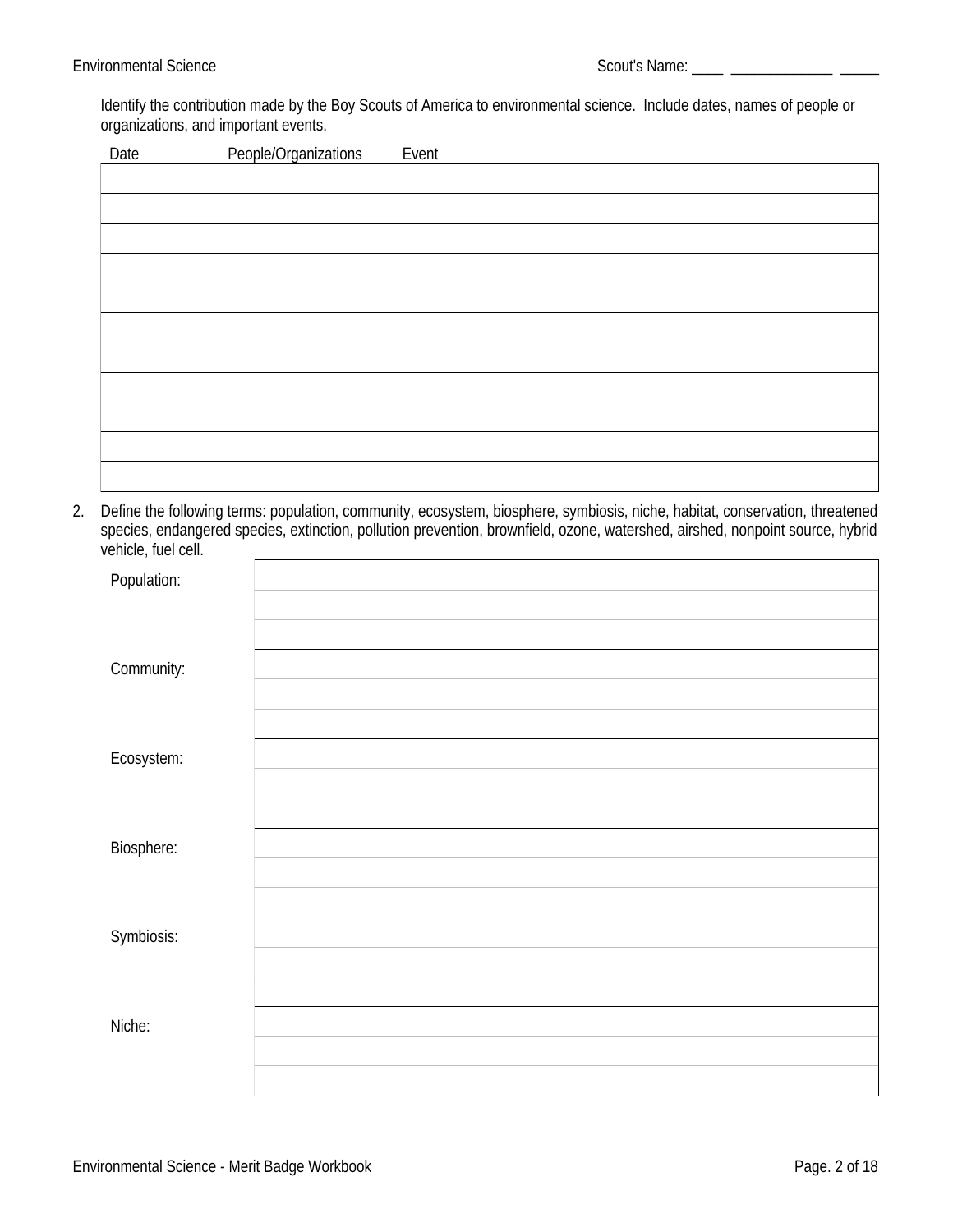| Habitat:                   |  |
|----------------------------|--|
| Conservation:              |  |
| Threatened species:        |  |
| <b>Endangered species:</b> |  |
| <b>Extinction</b>          |  |
| Pollution prevention:      |  |
| <b>Brownfield:</b>         |  |
| Ozone:                     |  |
| Watershed:                 |  |
| Airshed:                   |  |
| Nonpoint source:           |  |
|                            |  |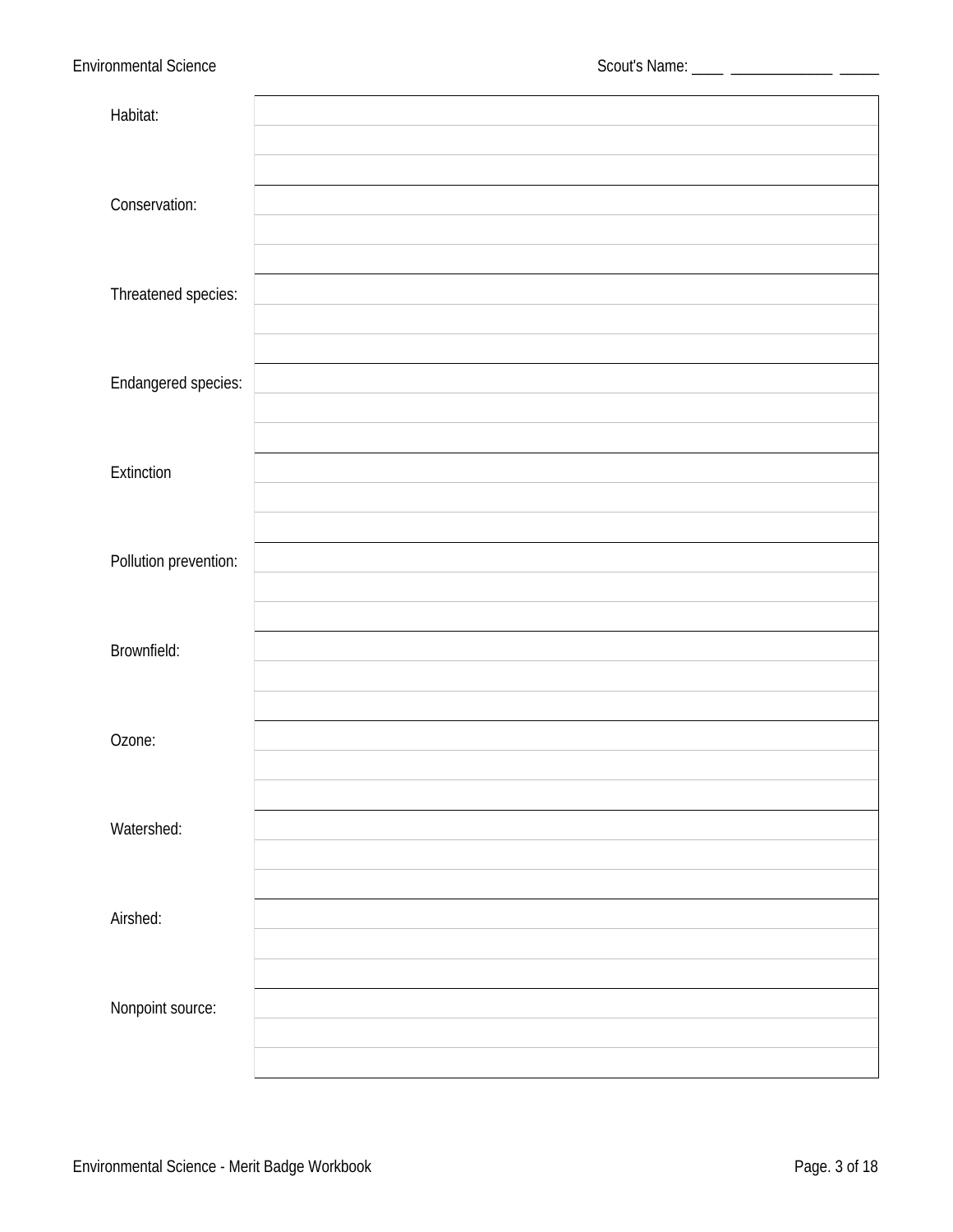| <b>Hybrid vehicle:</b> |  |
|------------------------|--|
|                        |  |
|                        |  |
| Fuel cell:             |  |
|                        |  |
|                        |  |

- 3. Do ONE activity in EACH of the following categories (using the activities in this pamphlet as the bases for planning and carrying out your projects):
	- a. Ecology
	- $\degree$  1. Conduct and experiment to find out how living things respond to changes in their environments. Discuss your observations with your counselor.
	- $\degree$  2. Conduct an experiment illustrating the greenhouse effect. Keep a journal of your data and observations. Discuss your conclusions with your counselor.
	- $\degree$  3. Discuss what is an ecosystem. Tell how it is maintained in nature and how it survives.

#### b. Air Pollution

- $\degree$  1. Perform an experiment to test for particulates that contribute to air pollution. Discuss your findings with your counselor.
- 2. Record the trips taken, mileage, and fuel consumption of a family car for seven days, and calculate how many miles  $\mathsf C$ per gallon the car gets. Determine whether any trips could have been combined ("chained") rather than taken out and back. Using the idea of trip chaining, determine how many miles and gallons of gas could have been saved in those seven days.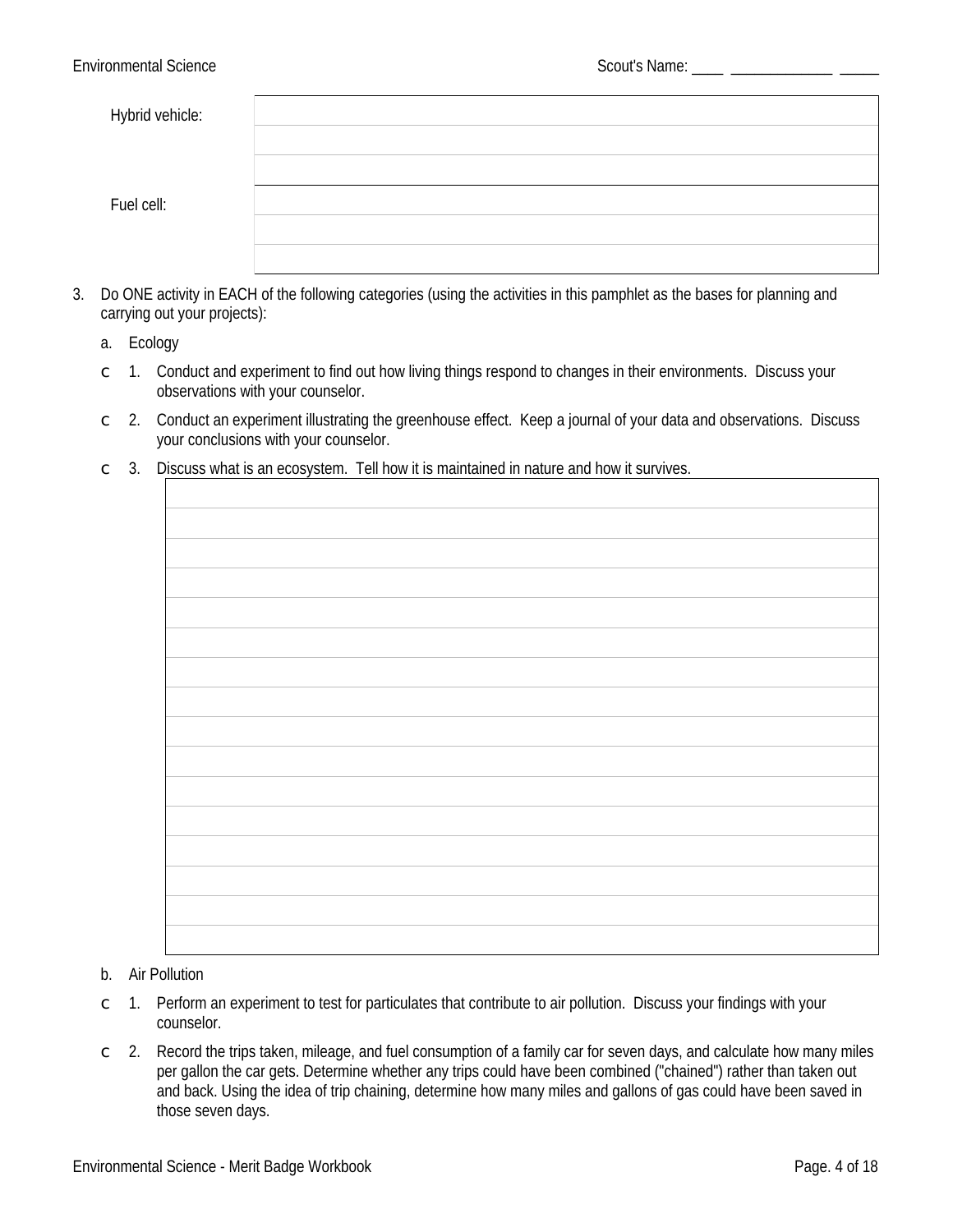#### **Environmental Science**

 $\degree$  3. Explain what is acid rain. In your explanation, tell how it affects plants and the environment and the steps society can take to help reduce its effects.

#### c. Water Pollution

- 1. Conduct an experiment to show how living things react to thermal pollution. Discuss your observations with your  $\mathsf{C}$ counselor.
- $\degree$  2. Conduct an experiment to identify the methods that could be used to mediate (reduce) the effects of an oil spill on waterfowl. Discuss your results with your counselor.
- Describe the impact of a waterborne pollutant on an aquatic community. Write a 100-word report on how that  $\mathsf{C}$ 3. pollutant affected aquatic life, what the effect was, and whether the effect is linked to biomagnification.

- d. Land Pollution
- $\degree$  1. Conduct an experiment to illustrate soil erosion by water. Take photographs or make a drawing of the soil before and after your experiment, and make a poster showing your results. Present your poster to your patrol or troop. (Per National, "troop" means "unit".)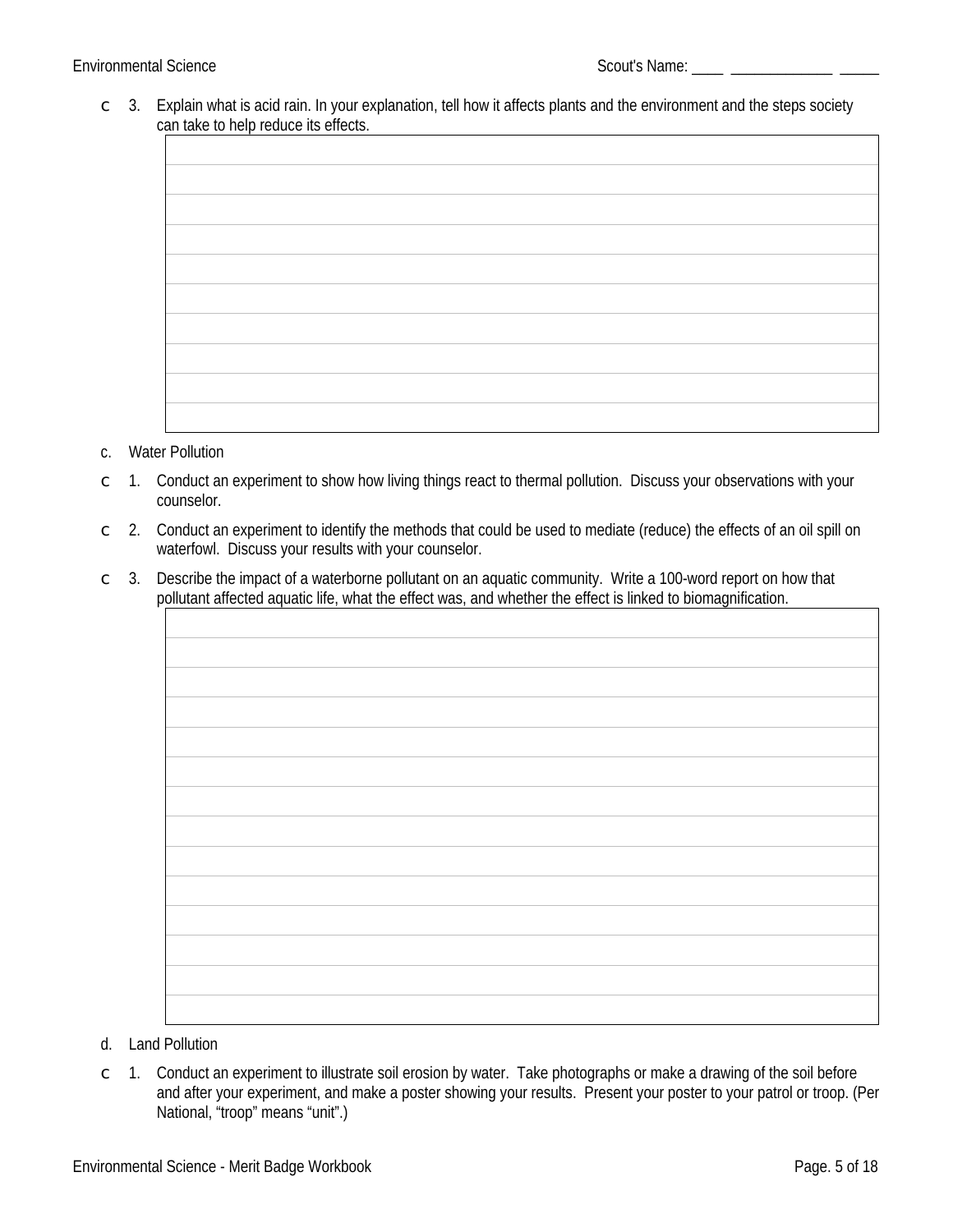- $\degree$  2. Perform an experiment to determine the effect of an oil spill on land. Discuss your conclusions with your counselor.
- $\subset$  3. Photograph an area affected by erosion. Share your photographs with your counselor and discuss why the area has eroded and what might be done to help alleviate the erosion.

- e. Endangered Species
- Do research on one endangered species found in your state. Find out what its natural habitat is, why it is  $\subset$  1. endangered, what is being done to preserve it, and how many individual organisms are left in the wild. Prepare a 100-word report about the organism, including a drawing. Present your report to your patrol or troop.
- 2. Do research on one species that was endangered, threatened, or of special concern but that has now recovered.  $\mathsf{C}$ Find out how the organism recovered, and what its new status is. Write a 100-word report on the species and discuss it with your counselor.
- $\subset$  3. With your parent's and counselor's approval, work with a natural resource professional to identify two projects that have been approved to improve the habitat for a threatened or endangered species in your area. Visit the site of one of these projects and report on what you saw.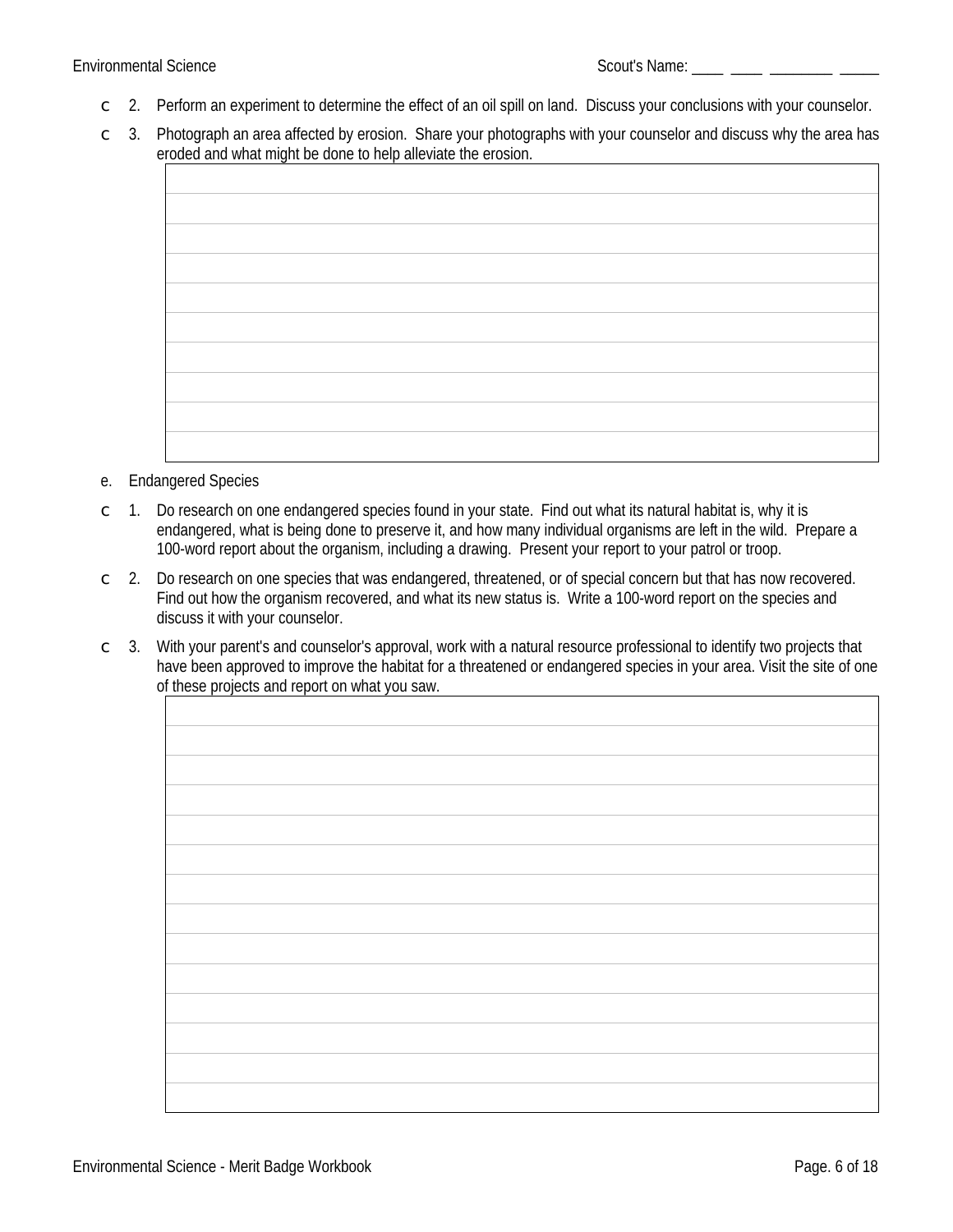- $f_{\cdot}$ Pollution Prevention, Resource Recovery, and Conservation
- $\degree$  1. Look around your home and determine 10 ways your family can help reduce pollution. Practice at least two of these methods for seven days and discuss with your counselor what you have learned.
- Determine 10 ways to conserve resources or use resources more efficiently in your home, at school, or at camp.  $2.$  $\mathsf{C}^-$ Practice at least two of these methods for seven days and discuss with your counselor what you have learned.
- Perform an experiment on packaging materials to find out which ones are biodegradable. Discuss your conclusions  $3.$  $\mathsf{C}$ with your counselor.

- 4. Choose two outdoor study areas that are very different from one another (e.g., hilltop vs. bottom of a hill; field vs. forest; swamp vs. dry land). For BOTH study areas, do ONE of the following:
	- a. Mark off a plot of 4 square yards in each study area, and count the number of species found there. Estimate how much space is occupied by each plant species and the type and number of non-plant species you find.

Study Plot Location 1: **Solution Structure Number of Species:** 

| <b>Plant Species</b> | . .<br>Space each occupies |
|----------------------|----------------------------|
|                      |                            |
|                      |                            |
|                      |                            |
|                      |                            |
|                      |                            |
|                      |                            |
|                      |                            |
|                      |                            |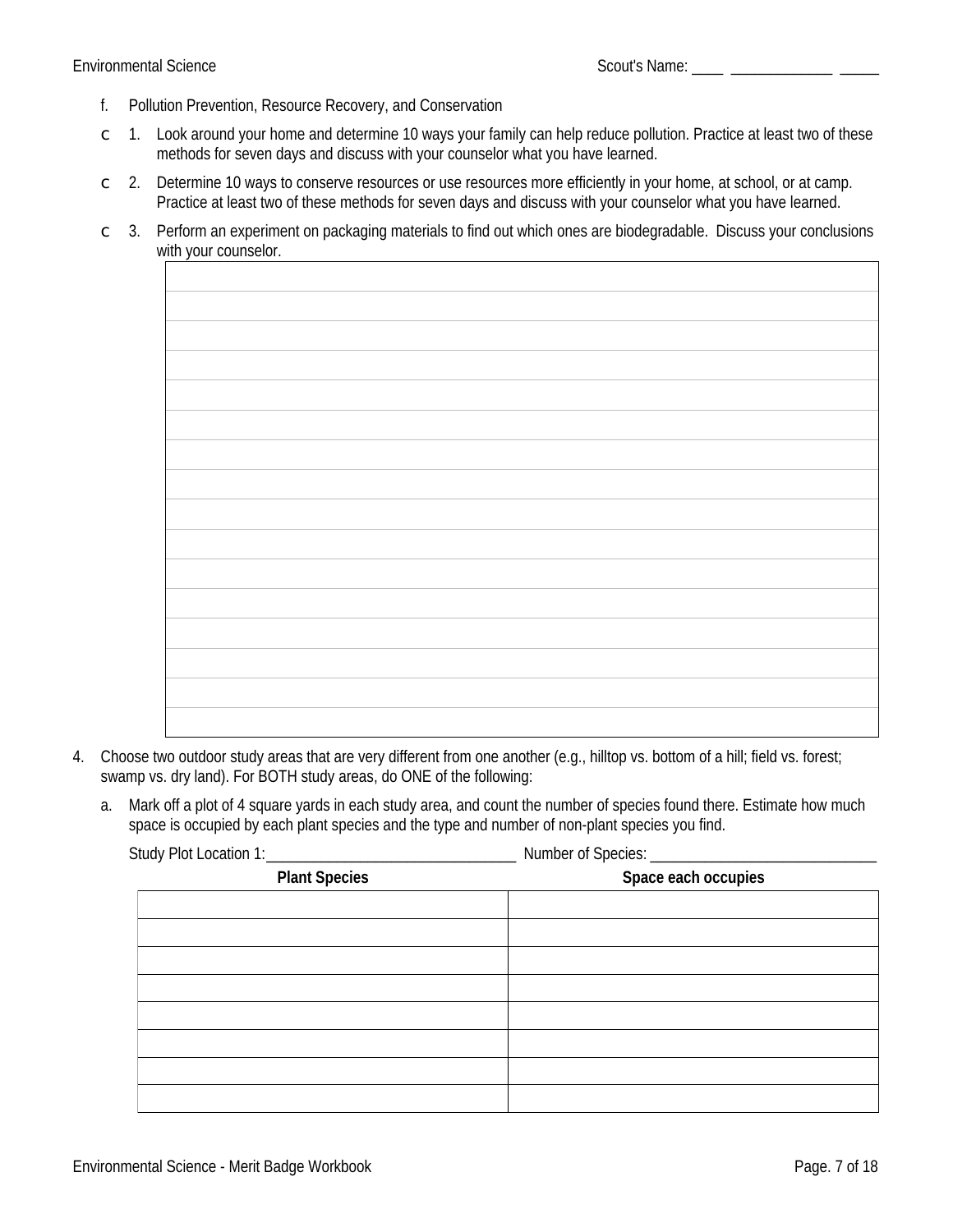| <b>Non-Plant Species</b> | <b>Number found</b> |
|--------------------------|---------------------|
|                          |                     |
|                          |                     |
|                          |                     |
|                          |                     |
|                          |                     |
|                          |                     |
|                          |                     |
|                          |                     |
|                          |                     |
|                          |                     |
| Study Plot Location 2:   | Number of Species:  |

| <b>Plant Species</b> | Space each occupies |
|----------------------|---------------------|
|                      |                     |
|                      |                     |
|                      |                     |
|                      |                     |
|                      |                     |
|                      |                     |
|                      |                     |
|                      |                     |
|                      |                     |
|                      |                     |
|                      |                     |

| <b>Non-Plant Species</b> | <b>Number found</b> |
|--------------------------|---------------------|
|                          |                     |
|                          |                     |
|                          |                     |
|                          |                     |
|                          |                     |
|                          |                     |
|                          |                     |
|                          |                     |
|                          |                     |
|                          |                     |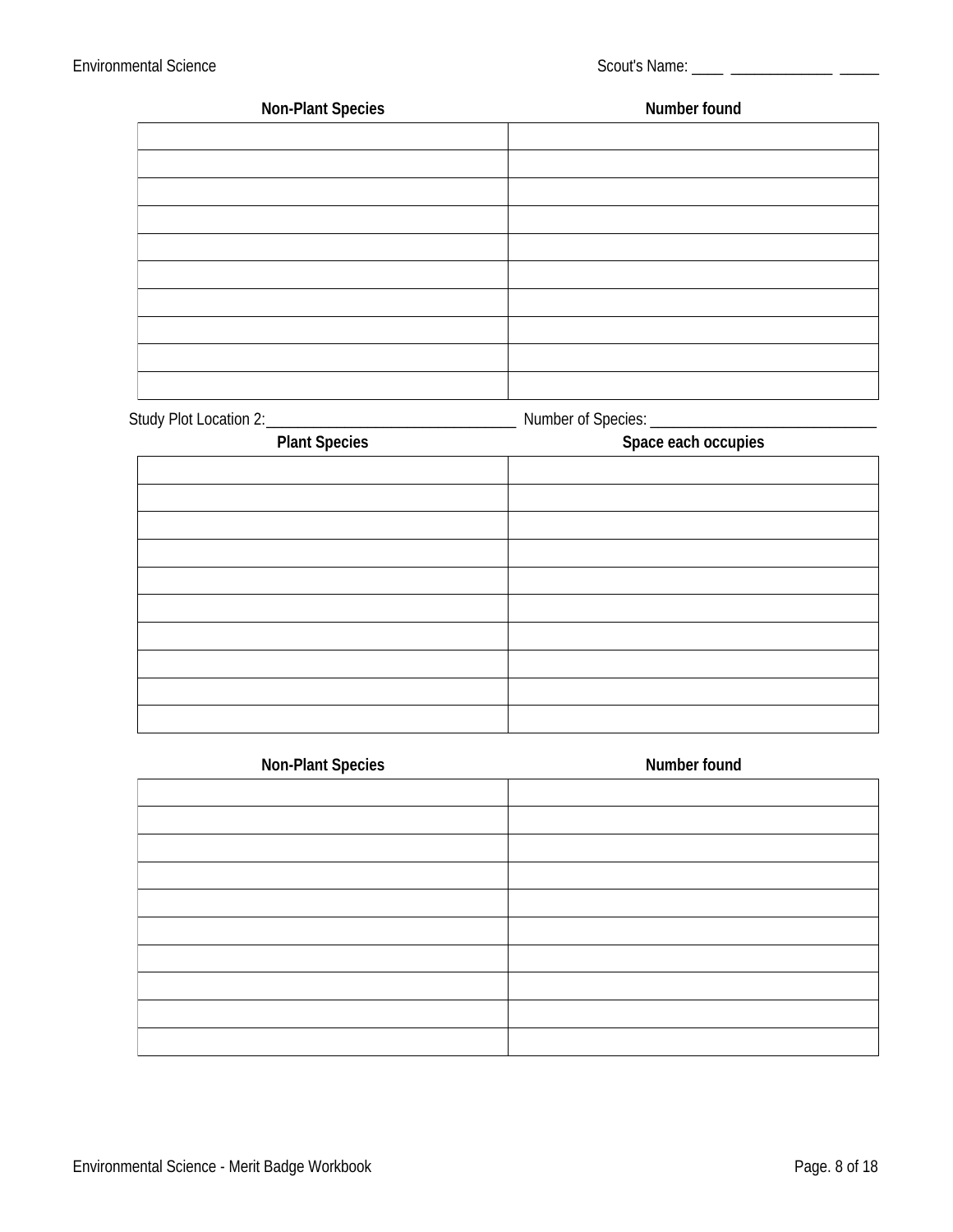Write a report that adequately discusses the biodiversity and population density of these study areas. Discuss your report with your counselor.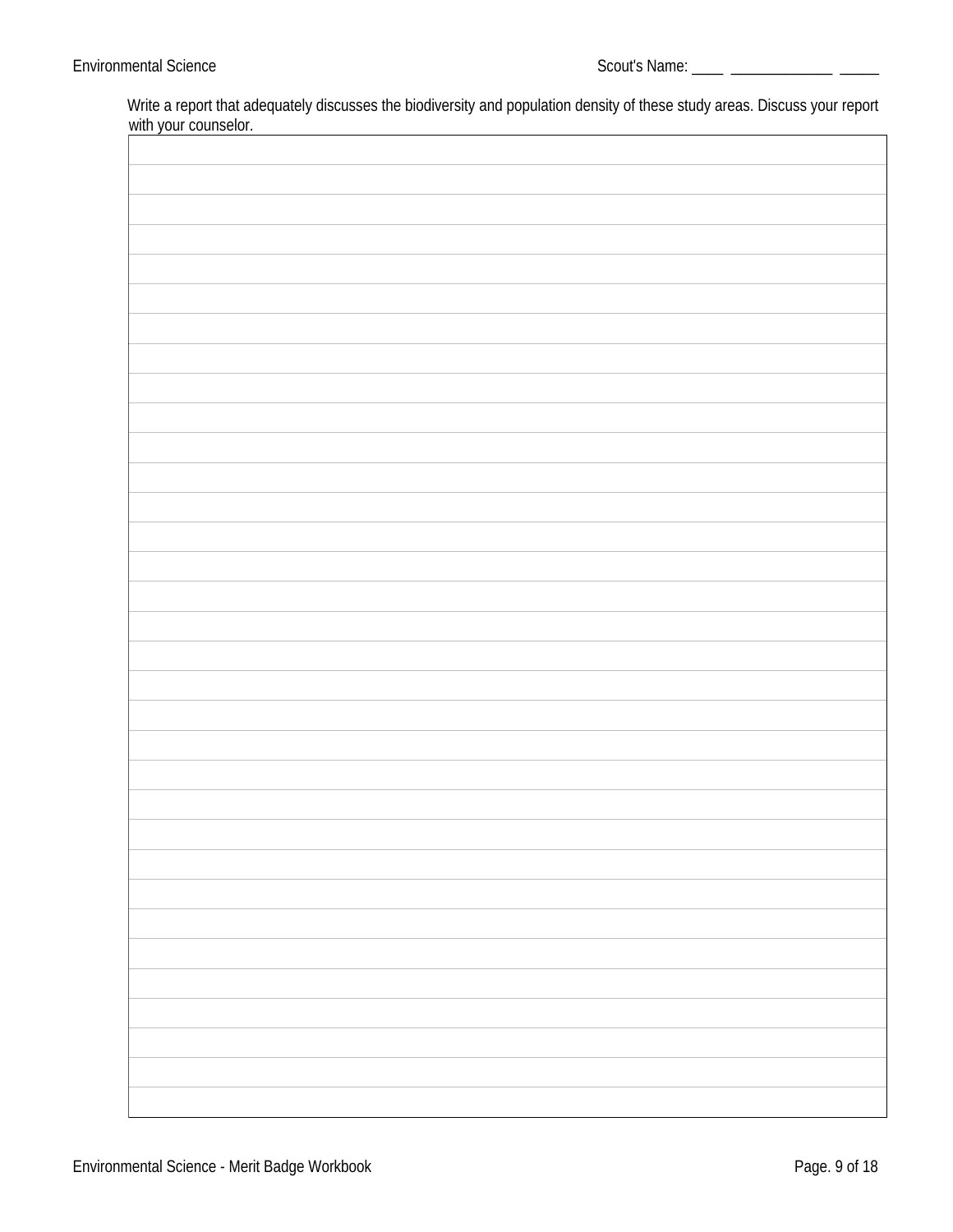b. Make at least three visits to each of the two study areas (for a total of six visits), staying for at least 20 minutes each time, to observe the living and nonliving parts of the ecosystem. Space each visit far enough apart that there are readily apparent differences in the observations. Keep a journal that includes the differences you observe

| Study Area 1:                                                                                                 |  |  |
|---------------------------------------------------------------------------------------------------------------|--|--|
| Visit 1 Date: _________________________________Time Started: __________________________Time Ended____________ |  |  |
| <b>Observations of living parts:</b>                                                                          |  |  |
|                                                                                                               |  |  |
|                                                                                                               |  |  |
|                                                                                                               |  |  |
|                                                                                                               |  |  |
|                                                                                                               |  |  |
|                                                                                                               |  |  |
|                                                                                                               |  |  |
|                                                                                                               |  |  |
|                                                                                                               |  |  |
| <b>Observations of nonliving parts:</b>                                                                       |  |  |
|                                                                                                               |  |  |
|                                                                                                               |  |  |
|                                                                                                               |  |  |
|                                                                                                               |  |  |
|                                                                                                               |  |  |
|                                                                                                               |  |  |
|                                                                                                               |  |  |
|                                                                                                               |  |  |
|                                                                                                               |  |  |
| Differences noted:                                                                                            |  |  |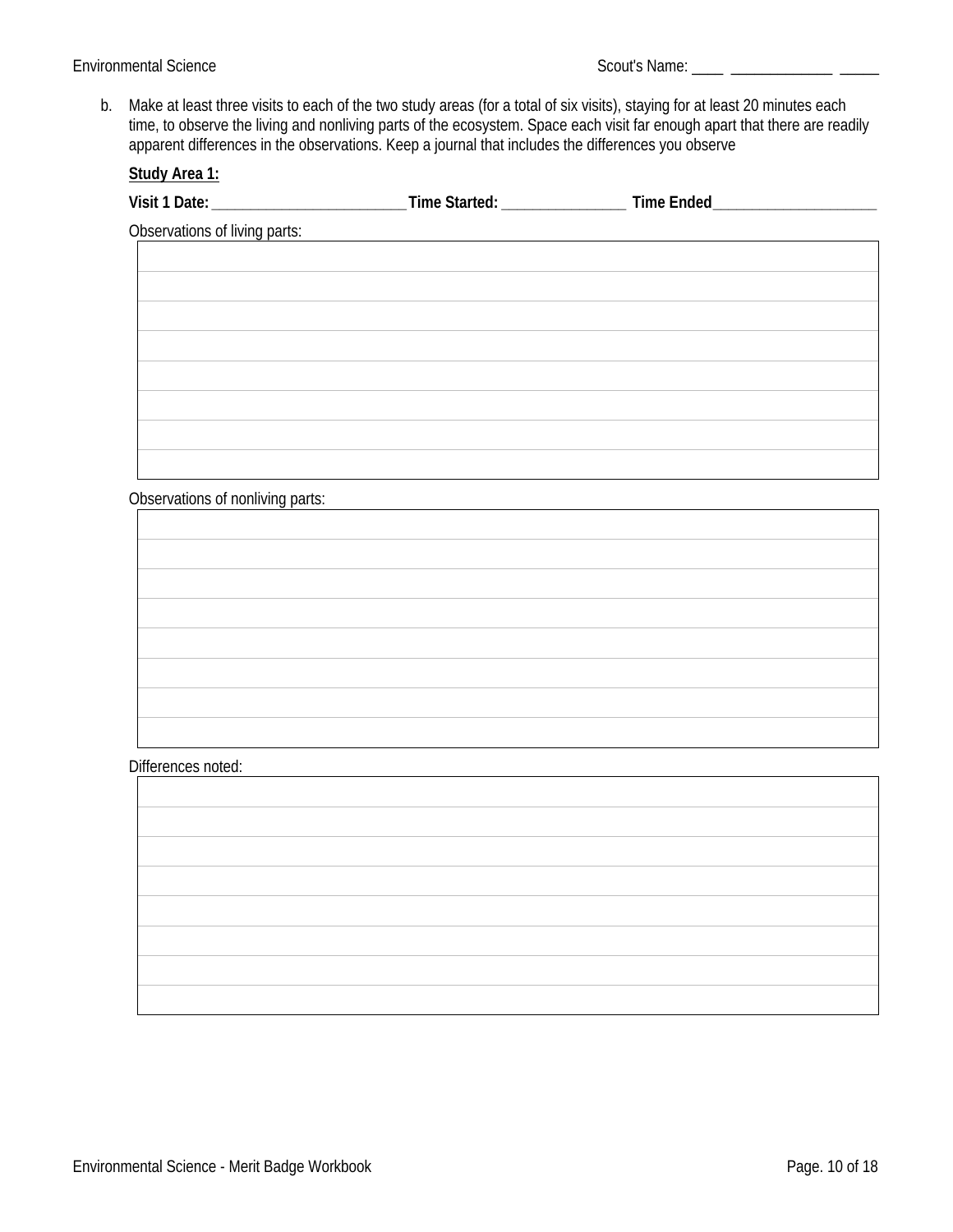| <b>Observations of living parts:</b> | <u> 1989 - Johann Barn, fransk politik fotograf (d. 1989)</u> |  |
|--------------------------------------|---------------------------------------------------------------|--|
|                                      |                                                               |  |
|                                      |                                                               |  |
|                                      |                                                               |  |
|                                      |                                                               |  |
|                                      |                                                               |  |
|                                      |                                                               |  |
|                                      |                                                               |  |
|                                      |                                                               |  |
|                                      |                                                               |  |
|                                      |                                                               |  |
|                                      |                                                               |  |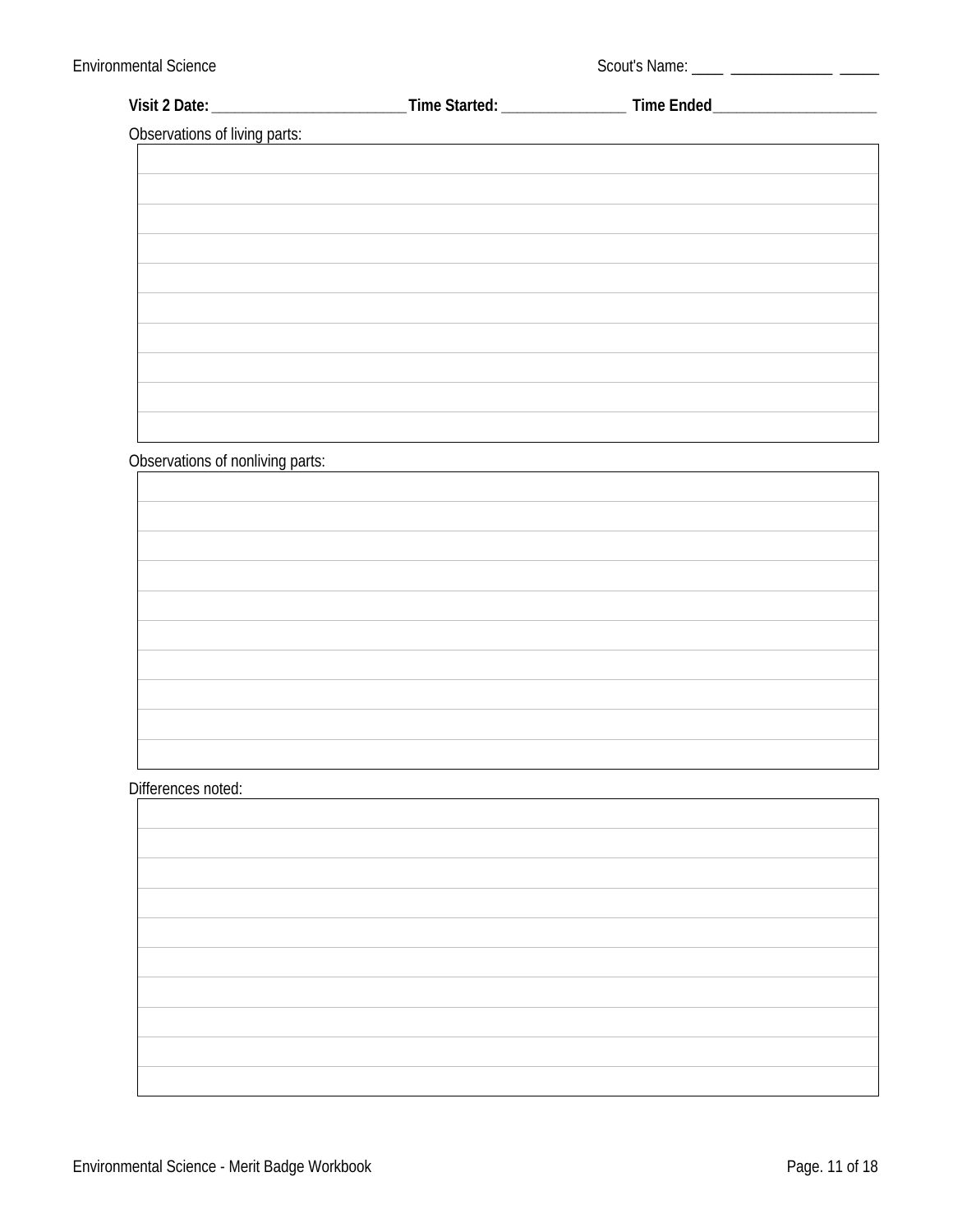| Observations of living parts: |  |  |
|-------------------------------|--|--|
|                               |  |  |
|                               |  |  |
|                               |  |  |
|                               |  |  |
|                               |  |  |
|                               |  |  |
|                               |  |  |
|                               |  |  |
|                               |  |  |
|                               |  |  |
|                               |  |  |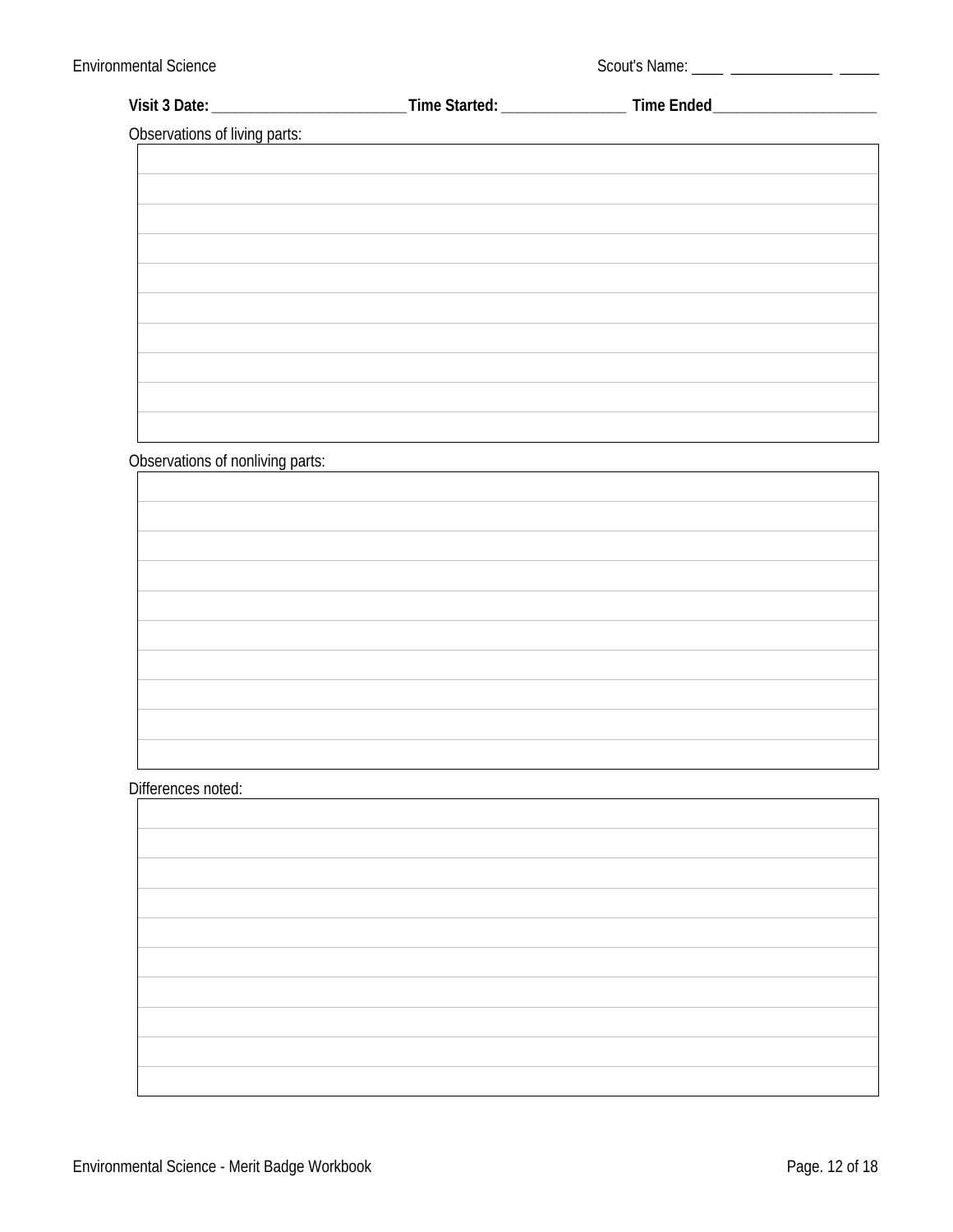### **Study Area 2:**

| Observations of living parts: | the control of the control of the control of the control of the control of the control of the control of the control of the control of the control of the control of the control of the control of the control of the control |  |
|-------------------------------|-------------------------------------------------------------------------------------------------------------------------------------------------------------------------------------------------------------------------------|--|
|                               |                                                                                                                                                                                                                               |  |
|                               |                                                                                                                                                                                                                               |  |
|                               |                                                                                                                                                                                                                               |  |
|                               |                                                                                                                                                                                                                               |  |
|                               |                                                                                                                                                                                                                               |  |
|                               |                                                                                                                                                                                                                               |  |
|                               |                                                                                                                                                                                                                               |  |
|                               |                                                                                                                                                                                                                               |  |
|                               |                                                                                                                                                                                                                               |  |
|                               |                                                                                                                                                                                                                               |  |

Observations of nonliving parts: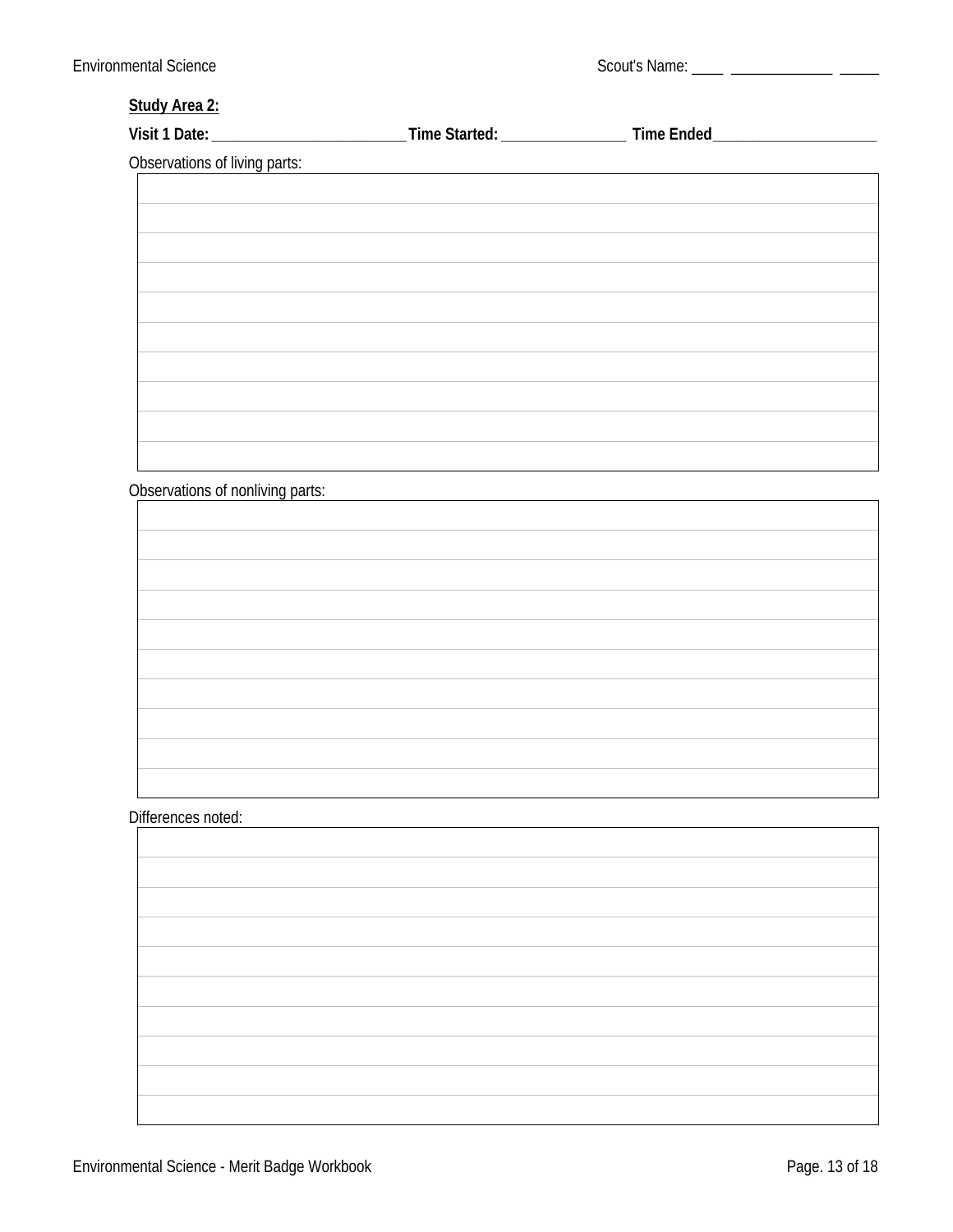| <b>Observations of living parts:</b> | <u> 1989 - Johann Barn, fransk politik fotograf (d. 1989)</u> |  |
|--------------------------------------|---------------------------------------------------------------|--|
|                                      |                                                               |  |
|                                      |                                                               |  |
|                                      |                                                               |  |
|                                      |                                                               |  |
|                                      |                                                               |  |
|                                      |                                                               |  |
|                                      |                                                               |  |
|                                      |                                                               |  |
|                                      |                                                               |  |
|                                      |                                                               |  |
|                                      |                                                               |  |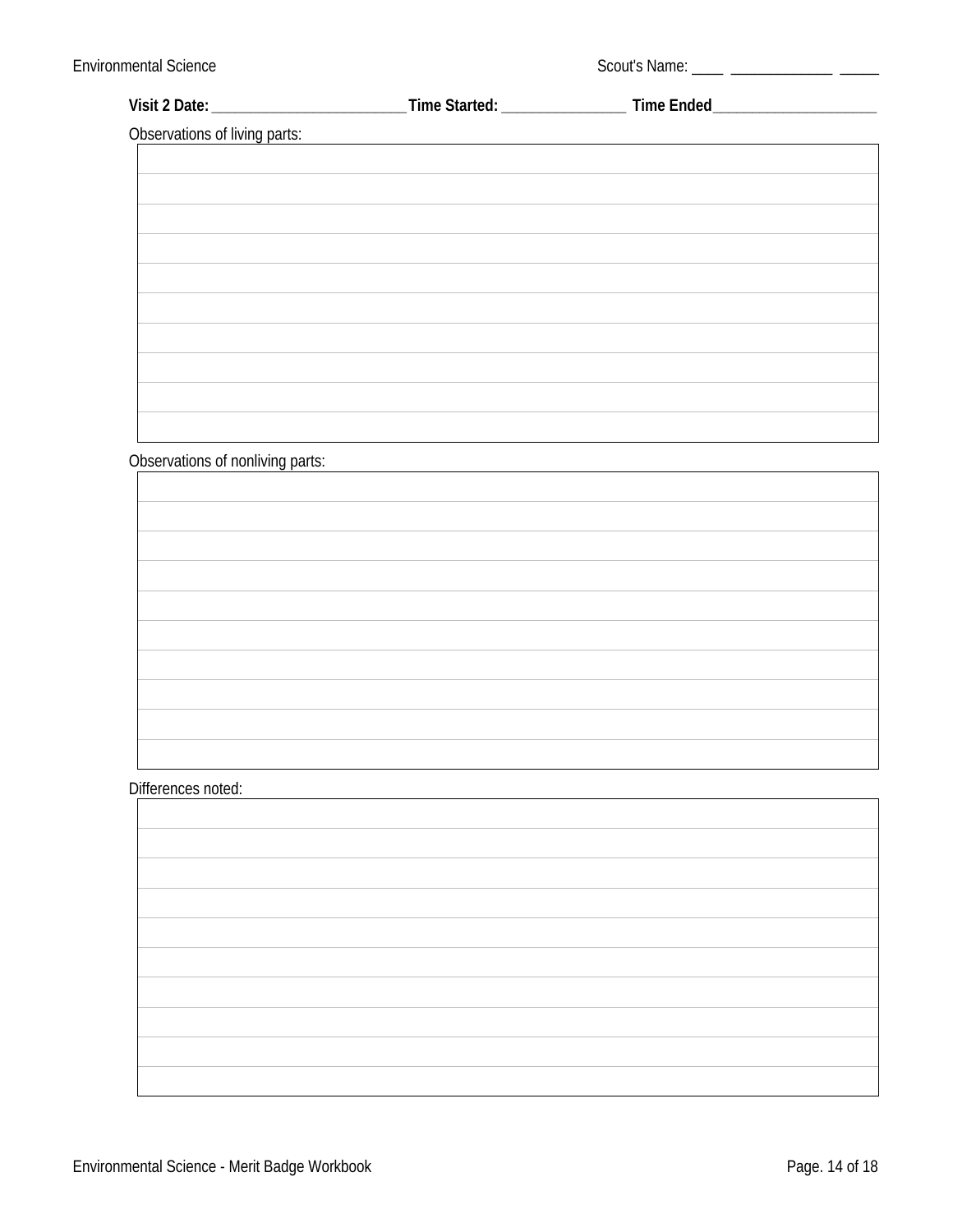| <b>Observations of living parts:</b> | <u> 1980 - Johann Barbara, martxa alemaniar arg</u> |  |
|--------------------------------------|-----------------------------------------------------|--|
|                                      |                                                     |  |
|                                      |                                                     |  |
|                                      |                                                     |  |
|                                      |                                                     |  |
|                                      |                                                     |  |
|                                      |                                                     |  |
|                                      |                                                     |  |
|                                      |                                                     |  |
|                                      |                                                     |  |
|                                      |                                                     |  |
|                                      |                                                     |  |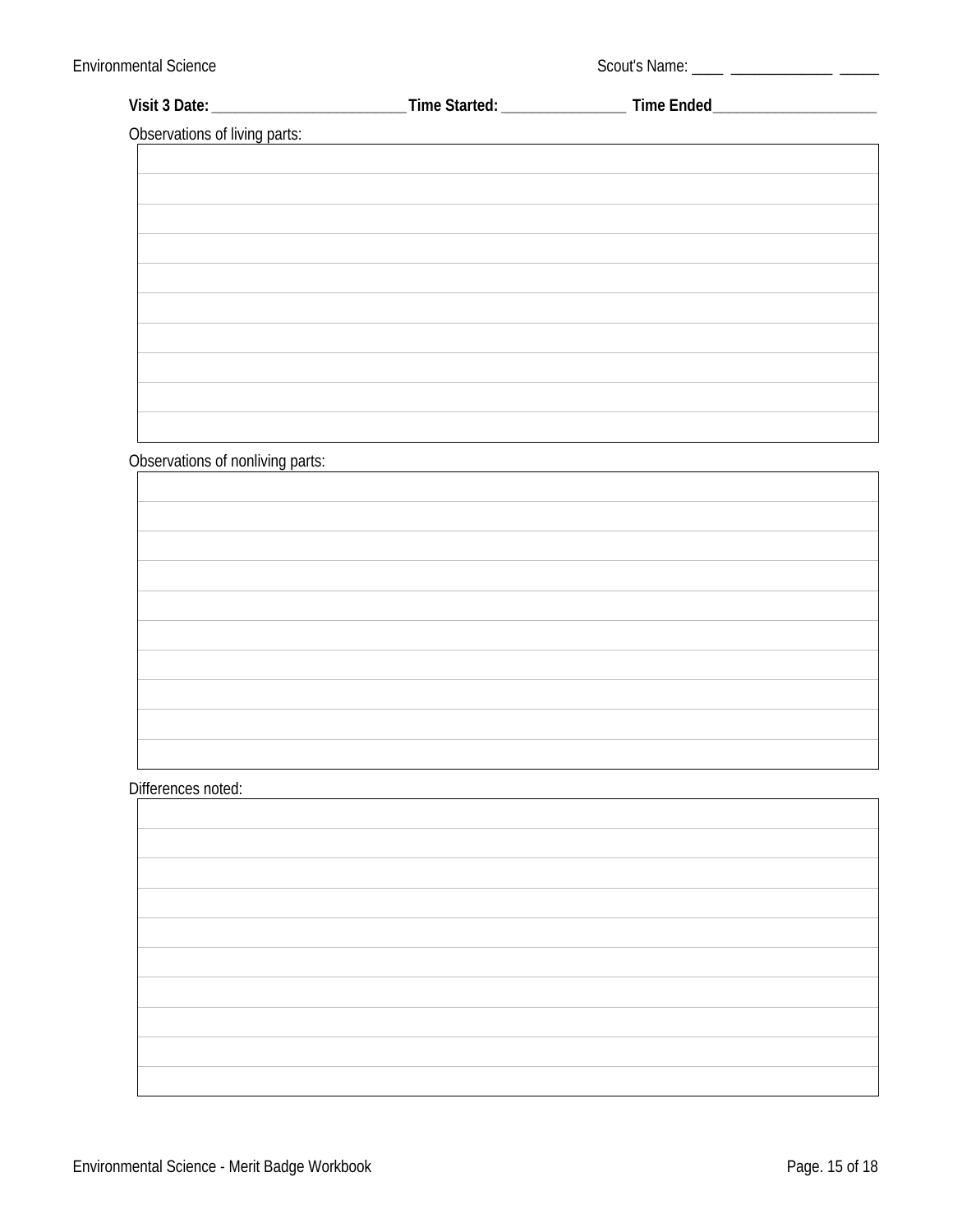Then, write a short report that adequately addresses your observations, including how the differences of the study areas might relate to the differences noted, and discuss this with your counselor.  $\Box$  $\overline{\phantom{a}}$ 

5. Using the construction project provided or a plan you create on your own, identify the items that would need to be included in an environmental impact statement for the project planned.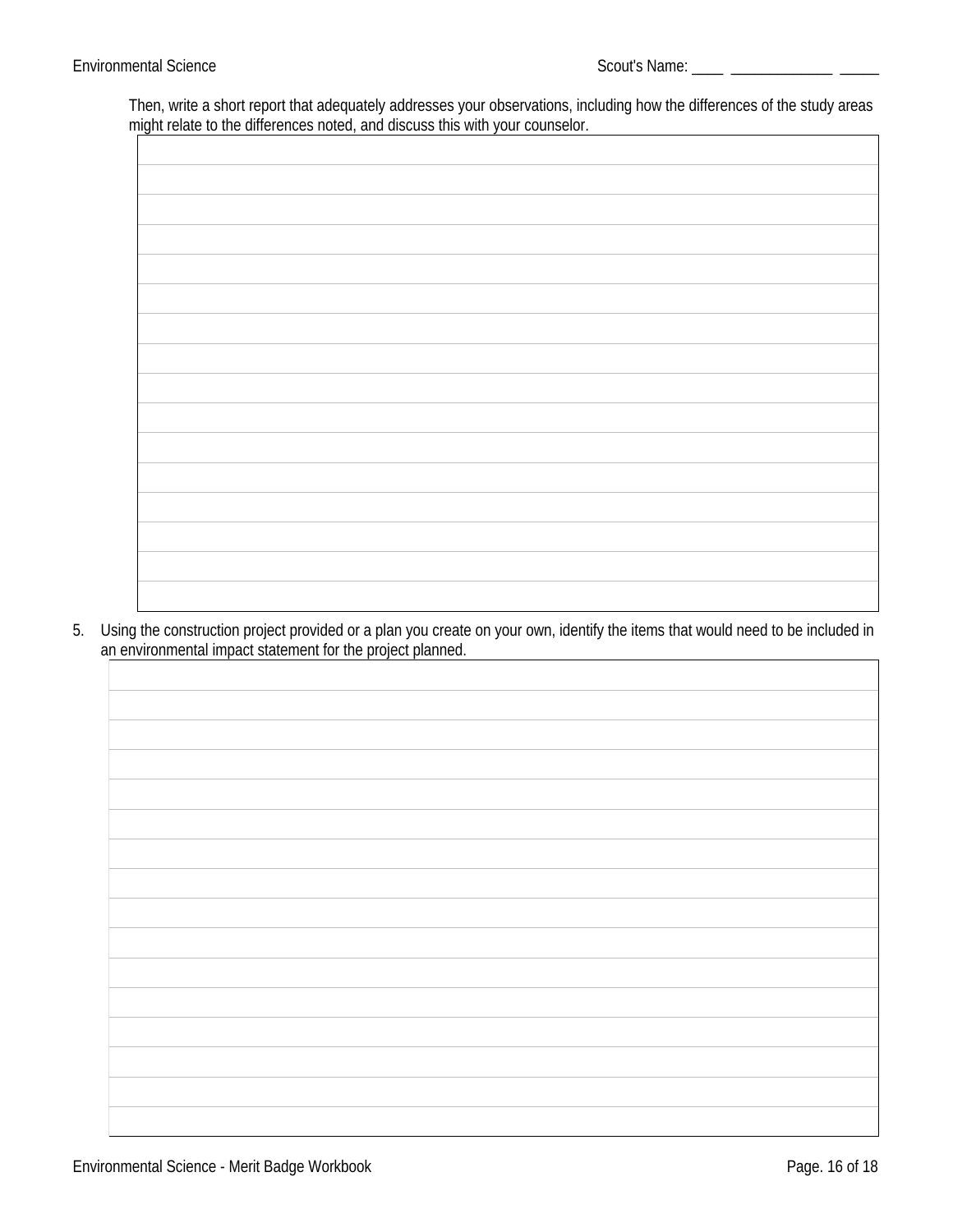### 6. Find out about three career opportunities in environmental science.

| . .     |  |
|---------|--|
| <u></u> |  |
| J.      |  |

Pick one and explain how to prepare for such a career.

Discuss with your counselor what education and training are required, and explain why this profession might interest you. Education

**Training** 

Why this profession might interest you.

### Requirement resources can be found here:

http://www.meritbadge.org/wiki/index.php/Environmental Science#Requirement resources